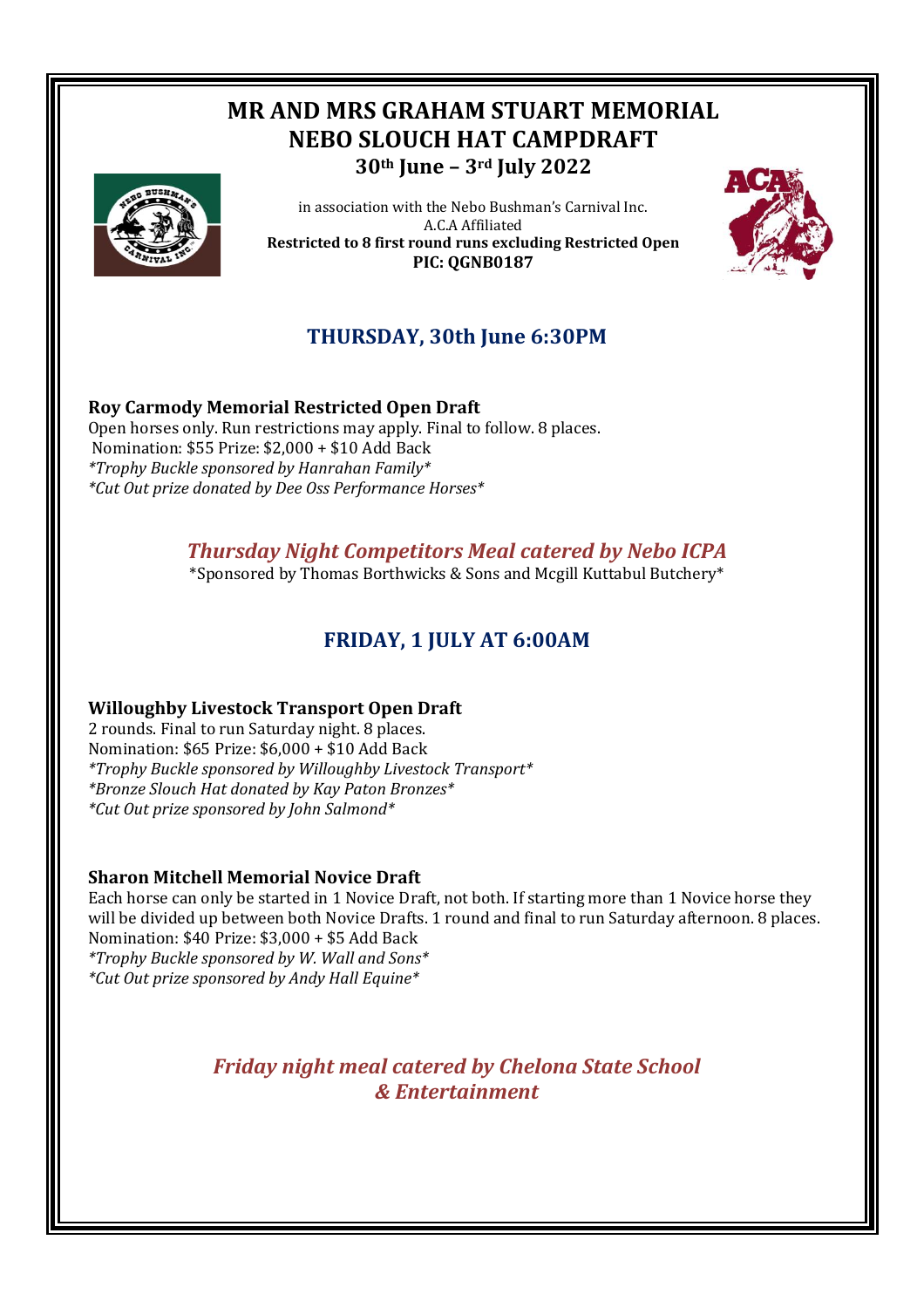## **SATURDAY, 2 JULY AT 6:00AM**

#### **Hughes Pastoral Novice Draft**

Each horse can only be started in 1 Novice Draft, not both. If starting more than 1 Novice horse they will be divided up between both Novice Drafts. 1 round and final to run Saturday afternoon. 8 places. Nomination: \$40 Prize: \$3,000 + \$5 Add Back *\*Trophy Buckle sponsored by Hughes Pastoral\**

*\*Cut Out prize sponsored by Andy Hall Equine\**

### **Mrs Sybil Hughes Memorial Juvenile Draft**

Restricted to 2 horses, 1 round only. 6 places. Competitors must be 13 years and <17 years of age Nomination: \$15 Prize: \$400 *\*Trophy donated by Margaret and John Philp, Jill and Bill Hasker, Peter and Jane Hughes and Richard and Dyan Hughes\* \*Cut Out prize donated by Coffeelicious 2 U\**

### **Isaac Regional Council Upper Junior Horsemanship**

Restricted to 1 horse. Horses in this draft must not be ridden by any other person in any Open age event. 1 round only. 4 places. Competitors must be 10 and <13 years, may also be held in undercover arena Nomination: \$5 Prize: \$150 *\*Rug donated by Bryan Symonds Contracting\* \*Cut Out prize donated by Clarence Family\**

### **Mrs Suzie Whitehead Memorial Ladies Draft**

Restricted to 1 horse. Riders must be 17 years and over. Final to be run on Saturday night. 8 places. Nomination: \$35 Prize: \$1,500 + \$5 Add Back *\*Mahina Pearls valued at over \$1,500 donated by the Whitehead Family\* \*Cut out prize donated by Bryan Symonds Contracting\**

## **-- SHARON MITCHELL MEMORIAL NOVICE FINAL (Novice A)--**

## **-- HUGHES PASTORAL NOVICE FINAL (Novice B) –-**

Followed by under lights

## **-- WILLOUGHBY LIVESTOCK TRANSPORT OPEN FINAL --**

**-- MRS SUZIE WHITEHEAD MEMORIAL LADIES FINAL --**

*Saturday night meal catered by Chelona State School & Entertainment*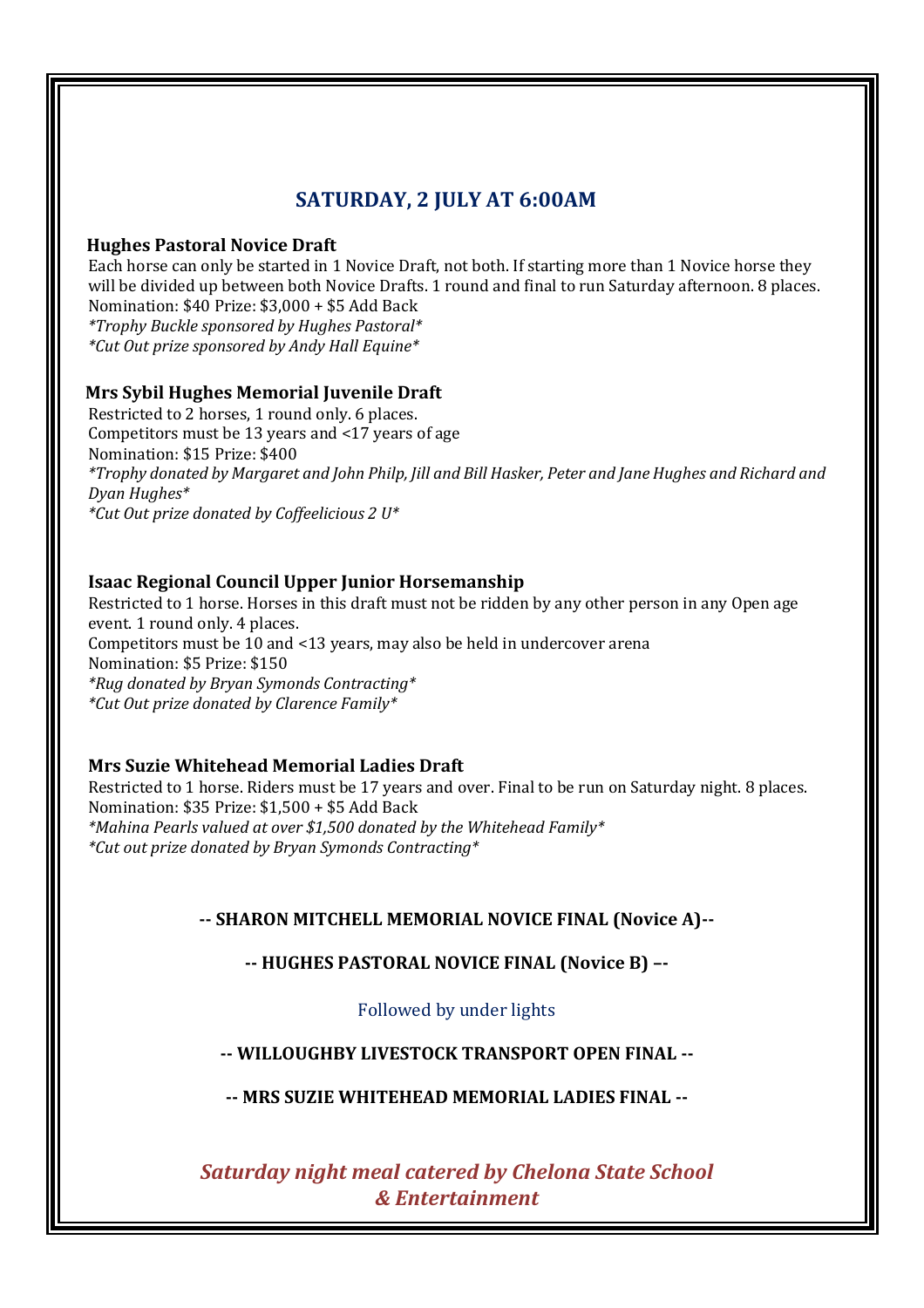#### The following events will be held in the **undercover arena** and will commence on **Saturday at 8:30AM**.

#### **Nebo Rural Services Lower Junior Horsemanship**

Restricted to 1 horse. Horses in this draft must not be ridden by any other person in any Open age event. 4 places.

Competitors must be 8 and <10 years

Nomination: \$5 Prize: \$150

*\*Overnight bag donated by Unique Leathercrafts & Jewellery\* \*Cut Out prize donated by Clarence Family\**

#### **Mr and Mrs Graham Stuart Memorial Mini Draft**

Under 8 years, restricted to 1 horse. Horses in this draft must not be ridden by any other person in any Open age event. 4 places.

Nomination: \$5 Prize: \$100

 *\*Overnight bag donated by Unique Leathercrafts & Jewellery\* \*Cut Out prize donated by Horseland\**

#### **Horse Sports Events**

Horse sports events for kids 12 and under will also be hosted following Pony Club Rules and Guidelines. All competitors participating in the events must be ACA members.

Horse sports events will be split into the following categories - Under 7 Led, Under 7, Under 9, Under 11 and Under 13.

- Mug Race
- Drum and Peg
- Sporting Figure of 8
- Half Hitch
- Barrel Race

\*Prizes & slushies Sponsored by Pacific National\*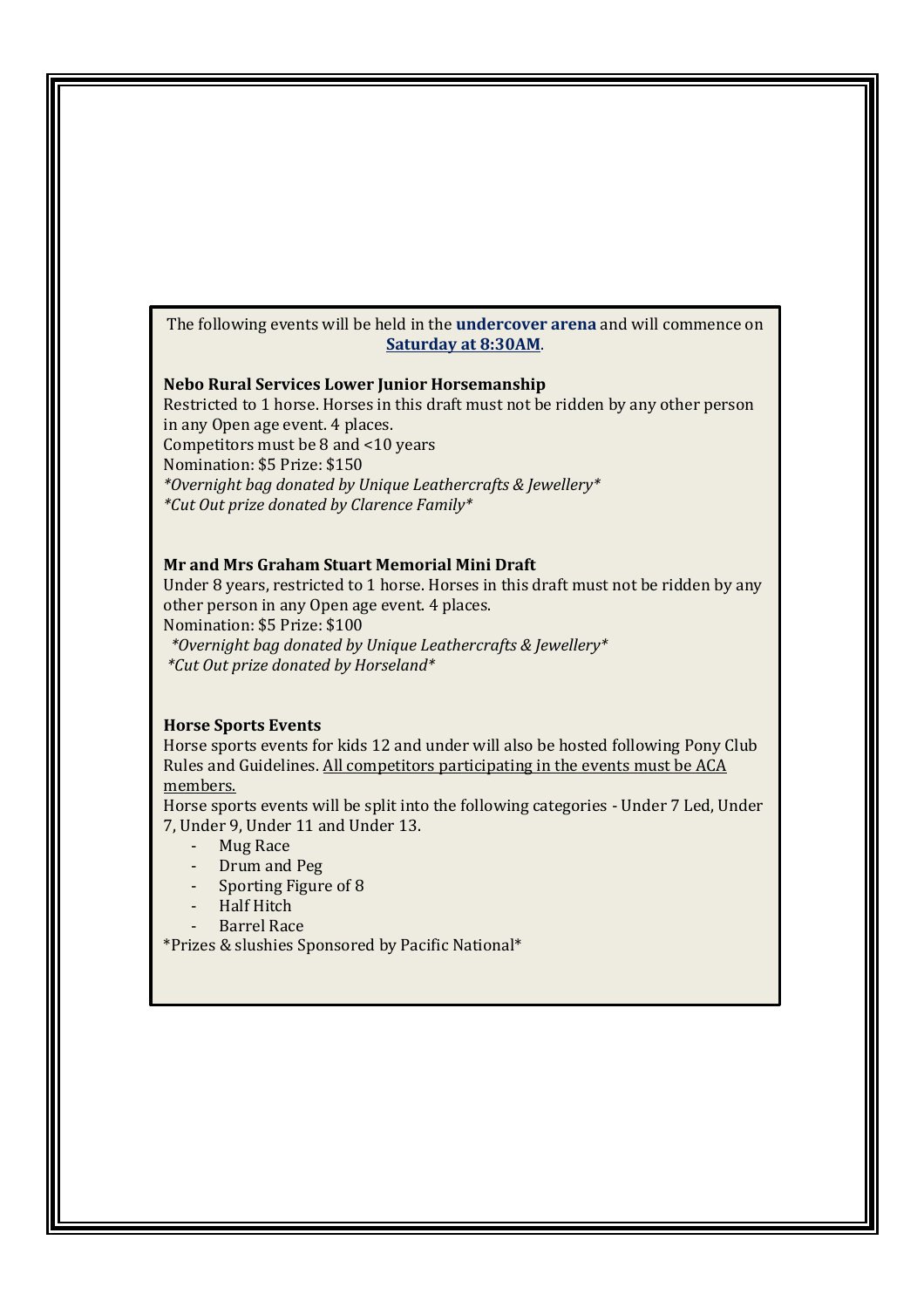## **SUNDAY, 3 JULY AT 6:00AM**

#### **Rodney Clein JNR Memorial Maiden Draft**

One Round and Final. 8 places. Nomination: \$35 Prize: \$3,000 *\*Trophy Buckle & kangaroo hide whip donated by Clein Family\* \*All placegetters green hide whip donated by Clein Family\* \*Cut Out prize donated by Clein Family\**

#### **-- RODNEY CLEIN JNR MEMORIAL MAIDEN DRAFT FINAL --**

#### **Bry McFadzen Memorial Maiden for Maiden Final**

You must have nominated only 1 of your horses in the Maiden Draft AND also the M4M final, if you wish to be included in the M4M Final. Must be Maiden horse and Maiden rider, winning horse and rider will break status. 6 places. Nomination: \$12 Prize: \$500 *\*Trophy Buckle donated by Eddie and Jo Fisher, RideTuff Buckles\* \*Cut Out prize donated by Postcard Creations\**

## **ANNOUNCEMENT AND PRESENTATION OF THE**

**\*\* Scotty Wilson Equine Services Highest Average Maiden Rider \*\*** *\*Prize: Trophy saddle donated by Scotty Wilson\**

**\*\* Pryde's Easifeed Sportsman and Horseman Perpetual Trophy \*\*** *\*Prize: Perpetual Trophy sponsored by Pryde's Easifeed\**

The following event is a FREE clinic that will be held in the **undercover arena on Sunday** and will have 2 groups. 1st group will commence **at 9AM – 11AM**. The 2nd group will commence **11AM – 1PM** The event is not a competition and we hope will be a fun activity for the children to participate in on Sunday. Smoko/Lunch provided by Nebo Hotel. Please bring a water bottle.

### **FUN Youth Campdraft Clinic coached by Pete Comiskey and Bryony Puddicombe**

*\*Sponsored by Ben and Kristen Michelmore\**

Please nominate on Campdraft Central – Only taking 40 in each group. Please pick appropriate time slot which suits. All riders participating in the clinic must be ACA members.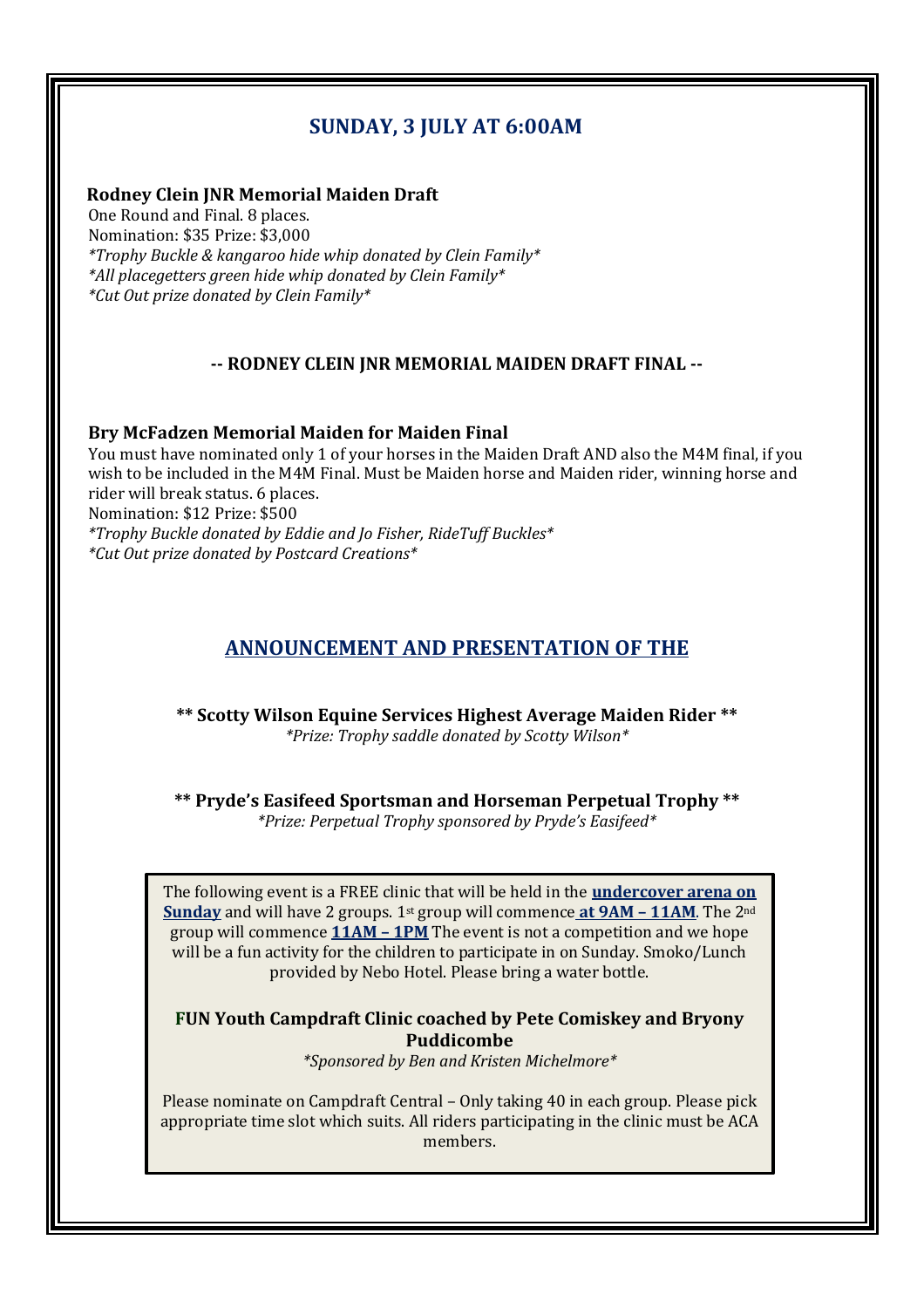**Nominations open 7:30AM Monday, 13 June 2022** Nominations via Campdraft Central (24hr) [www.campdraftcentral.com.au](http://www.campdraftcentral.com.au/) **Nominations to be paid in full by Tuesday, 21 June 2022**

**If nominations have not been paid by this date your nominations will be CANCELED. Restricted to 8 first round runs excluding Restricted Open.**

For enquiries please contact: **David Muir (President) 0428 358 054 Trevor Paton (Vice-President) 0448 956 957 Angel Hatfield (Secretary) 0400 269 467**

Direct Deposit is preferred to: **Nebo Bushman's Carnival Incorporated BSB: 124 049 Acc No: 22053432**

Cheques are to be made payable to Nebo Bushman's Carnival Inc. and sent to PO Box 14, Nebo QLD 4742

- **Thursday night competitor's meal provided by Nebo ICPA and Chelona State School catering for the remainder of the weekend.**
- Bar all weekend.
- Medical Services provided by Queensland Ambulance.
- LIMITED POWER ON GROUNDS
- **The committee reserves the right to alter, amend or cancel all or portion of the program as it deems fit.**
- **No Juniors or Juveniles in open age events.**
- **Judge's decision is final.**
- Juniors/Minis may not compete in any other event and must ride their own horse that will not be ridden in any other event.
- Status Breaking if running a status breaking event rider & or horse may break status
- Competitors ride at their own risk.
- All competitors (including minis) must be ACA members.
- All changes must be made before the draft commences. Scratching's will be dealt with according to rule D.5 of the ACA Guidelines. 100% return of nominations if scratching's are received 7 days prior to 8am of the draft. If a competitor withdraws less than 7 days prior to 8:00am on the first morning of the program, then the entire nomination fee may be retained by the committee. If the committee deems that extenuating circumstances apply, then a refund may be granted. Each case will be at the discretion of the committee.
- The status of a horse winning a campdraft will be determined by the highest class of horse with exception of Juniors, Juveniles, Ladies, Old Buffers, Associates and Encouragement campdrafts. The winner attains the status of the highest class of horse participating (e.g., if one Open horse competes then it is classed as an Open draft).
- Any competitor who wishes to lodge a complaint at an affiliated campdraft must lodge the complaint in writing with the Secretary of the host committee within one (1) hour of the incident taking place. A fee of \$20 must be lodged with the complaint. If the complaint is dismissed by the Committee, the \$20 is forfeited.
- All stallions are to be contained in accordance with Rule 11.12 of the ACA Rules. Juvenile, Upper and Lower Junior and Mini competitors must not ride STALLIONS on the grounds at any time.
- Prizemoney will be paid according to ACA Guidelines (Rules R8 & R9)
- Riders under the age of 18 must wear helmets whilst mounted on a horse at all ACA affiliated events. Helmets must comply with current Australian and New Zealand safety standards and must be securely fastened under the chin at all times.
- The Nebo Bushman's Carnival Inc. does not assume liability for accident or injury to competitors for their stock or loss/damage to their property and each competitor by act of entry or participation waiver all claims for injury, loss or damage that they, their helpers, their stock or their property may sustain. Any competitor not present by the third call will be disqualified. Any competitor under the influence of liquor or drugs will be disqualified.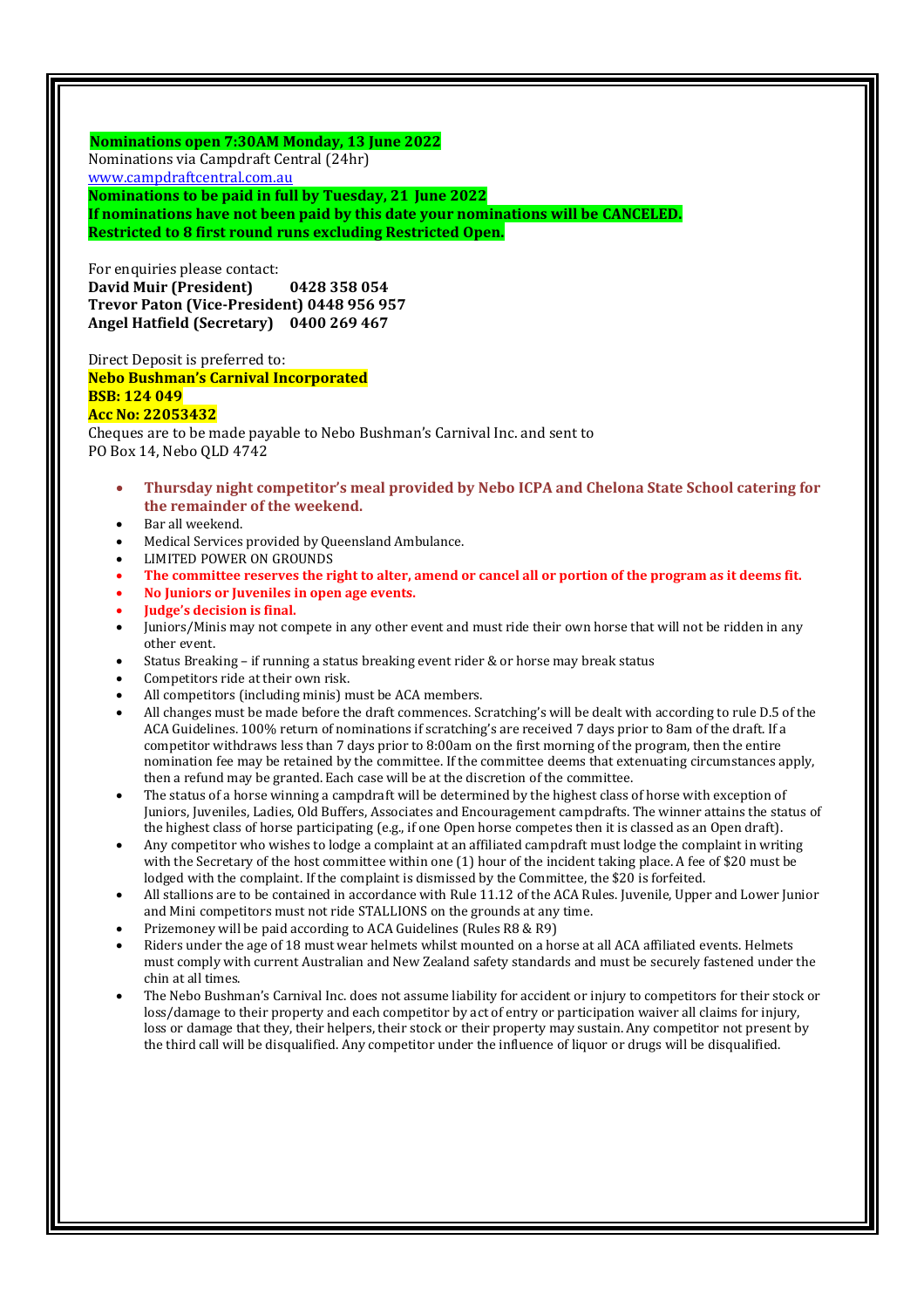Thank you to the following businesses and individuals who have either donated livestock, transport, cattle, feed, money, gifts or precious time to ensure the success of the Nebo Slouch Hat Campdraft! (As at time of print)

## -**PLATINUM SPONSORS-**

### **Cattle Donors**

**Hughes Pastoral – Peter & Jane Hughes Wentworth Cattle Co – Richard & Dyan Hughes Fort Cooper- Michelmore Family Hamilton Park-Michelmore Family Acton Cattle Company – Rob & Adele** 











**\*Clein Family\* \*Whitehead Family\* \*Scotty Wilson Equine Services\***

## **-GOLD SPONSORS-**